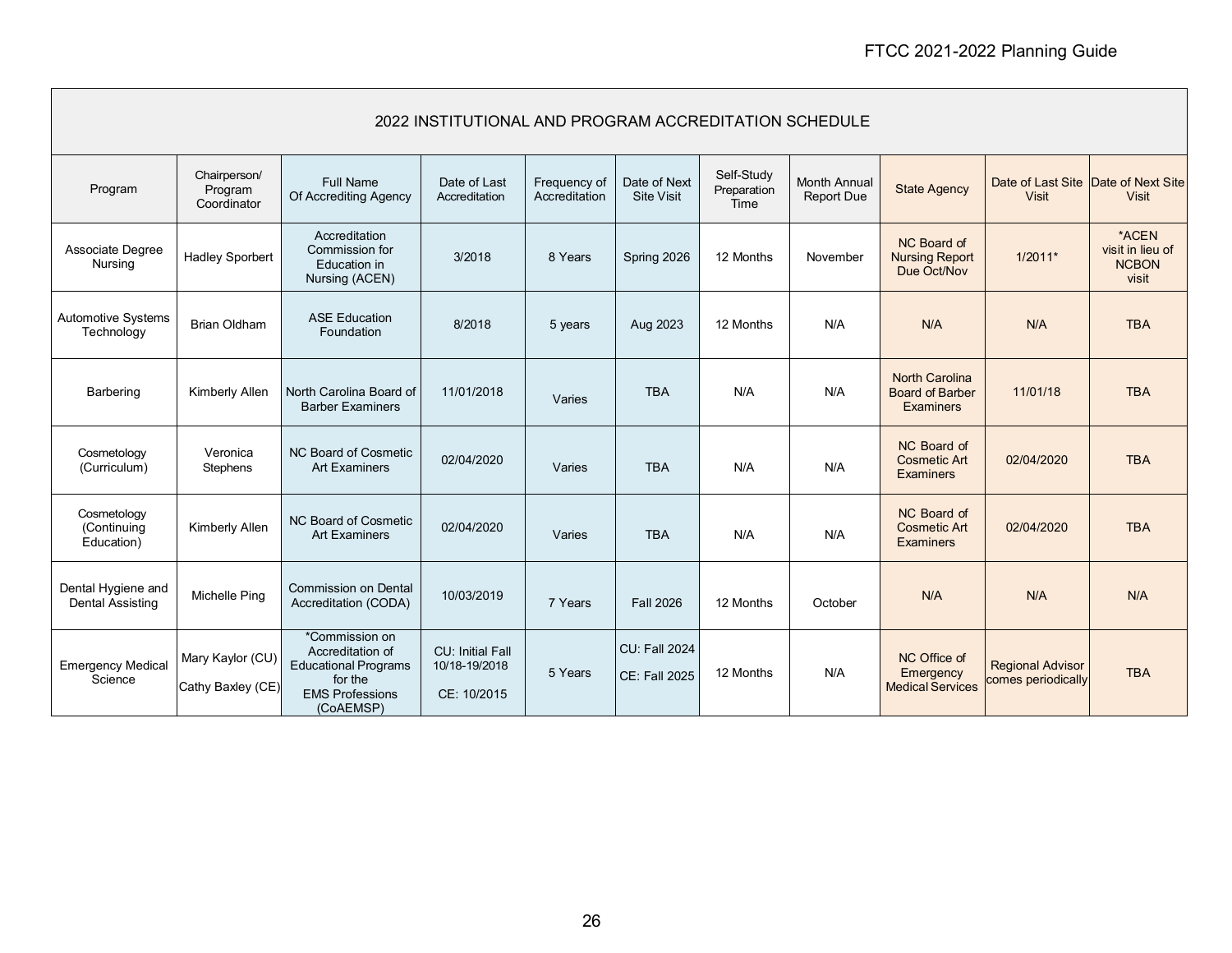| 2022 INSTITUTIONAL AND PROGRAM ACCREDIDATION SCHEDULE |                                        |                                                                  |                               |                               |                            |                                   |                                                                               |                                                          |                                   |                                   |
|-------------------------------------------------------|----------------------------------------|------------------------------------------------------------------|-------------------------------|-------------------------------|----------------------------|-----------------------------------|-------------------------------------------------------------------------------|----------------------------------------------------------|-----------------------------------|-----------------------------------|
| Program                                               | Chairperson/<br>Program<br>Coordinator | <b>Full Name</b><br>Of Accrediting Agency                        | Date of Last<br>Accreditation | Frequency of<br>Accreditation | Date of Next Site<br>Visit | Self-Study<br>Preparation<br>Time | Month<br>Annual<br><b>Report Due</b>                                          | <b>State Agency</b>                                      | Date of Last Site<br><b>Visit</b> | Date of Next Site<br><b>Visit</b> |
| Esthetics (Curriculum)                                | Veronica<br>Stephens                   | NC Board of Cosmetic<br>Art<br>Examiners                         | 02/04/2020                    | Varies                        | <b>TBA</b>                 | N/A                               | N/A                                                                           | NC Board of<br><b>Cosmetic Art</b><br><b>Examiners</b>   | 02/04/2020                        | <b>TBA</b>                        |
| <b>Esthetics (Continuing</b><br>Education)            | Kimberly Allen                         | NC Board of Cosmetic<br>Art<br>Examiners                         | 02/04/2020                    | Varies                        | <b>TBA</b>                 | N/A                               | N/A                                                                           | NC Board of<br><b>Cosmetic Art</b><br><b>Examiners</b>   | 02/04/2020                        | <b>TBA</b>                        |
| <b>Funeral Service</b><br>Education                   | James Bullard                          | American Board of<br><b>Funeral Service</b><br>Education         | April 2017                    | 7 Years                       | 2023                       | 6 Months                          | February                                                                      | N/A                                                      | N/A                               | N/A                               |
| Manicuring<br>(Continuing<br>Education)               | Kimberly Allen                         | NC Board of Cosmetic<br><b>Art Examiners</b>                     | 02/04/2020                    | Varies                        | <b>TBA</b>                 | N/A                               | N/A                                                                           | NC Board of<br>Massage and<br><b>Bodywork</b><br>Therapy | 02/04/2020                        | <b>TBA</b>                        |
| Nail Technology                                       | Veronica<br>Stephens                   | NC Board of<br><b>Cosmetic Art</b><br>Examiners                  | 02/04/2020                    | Varies                        | <b>TBA</b>                 | N/A                               | N/A                                                                           | NC Board of<br><b>Cosmetic Art</b><br><b>Examiners</b>   | 02/04/2020                        | <b>TBA</b>                        |
| <b>Natural Hair Care</b><br>(Continuing<br>Education) | Kimberly Allen                         | NC Board of Cosmetic<br><b>Art Examiners</b>                     | 02/04/2020                    | Varies                        | <b>TBA</b>                 | N/A                               | N/A                                                                           | NC Board of<br><b>Cosmetic Art</b><br><b>Examiners</b>   | 02/04/2020                        | <b>TBA</b>                        |
| Paralegal Technology Matthew Grobosky                 |                                        | American Bar<br>Association                                      | 8/2017                        | 7 Years                       | 8/2023                     | 12 Months                         | (Interim<br>Report<br>every 2<br>years)<br>Reapproval<br>report Nov.,<br>2021 | N/A                                                      | N/A                               | N/A                               |
| <b>Pharmacy Technology</b>                            | Dina Adams                             | <b>Pharmacy Technician</b><br>Accreditation<br>Commission (PTAC) | 5/2016                        | 6 Years                       | Spring 2022                | 12 Months                         | N/A                                                                           | N/A                                                      | N/A                               | N/A                               |
| Phlebotomy                                            | LaShonda<br>Turner (CE)                | American<br>Society of<br>Phlebotomy                             | 12/2018                       | <b>Yearly Renewal</b>         | <b>TBA</b>                 | N/A                               | N/A                                                                           | N/A                                                      | Program<br>Approved 12/2017       | N/A                               |